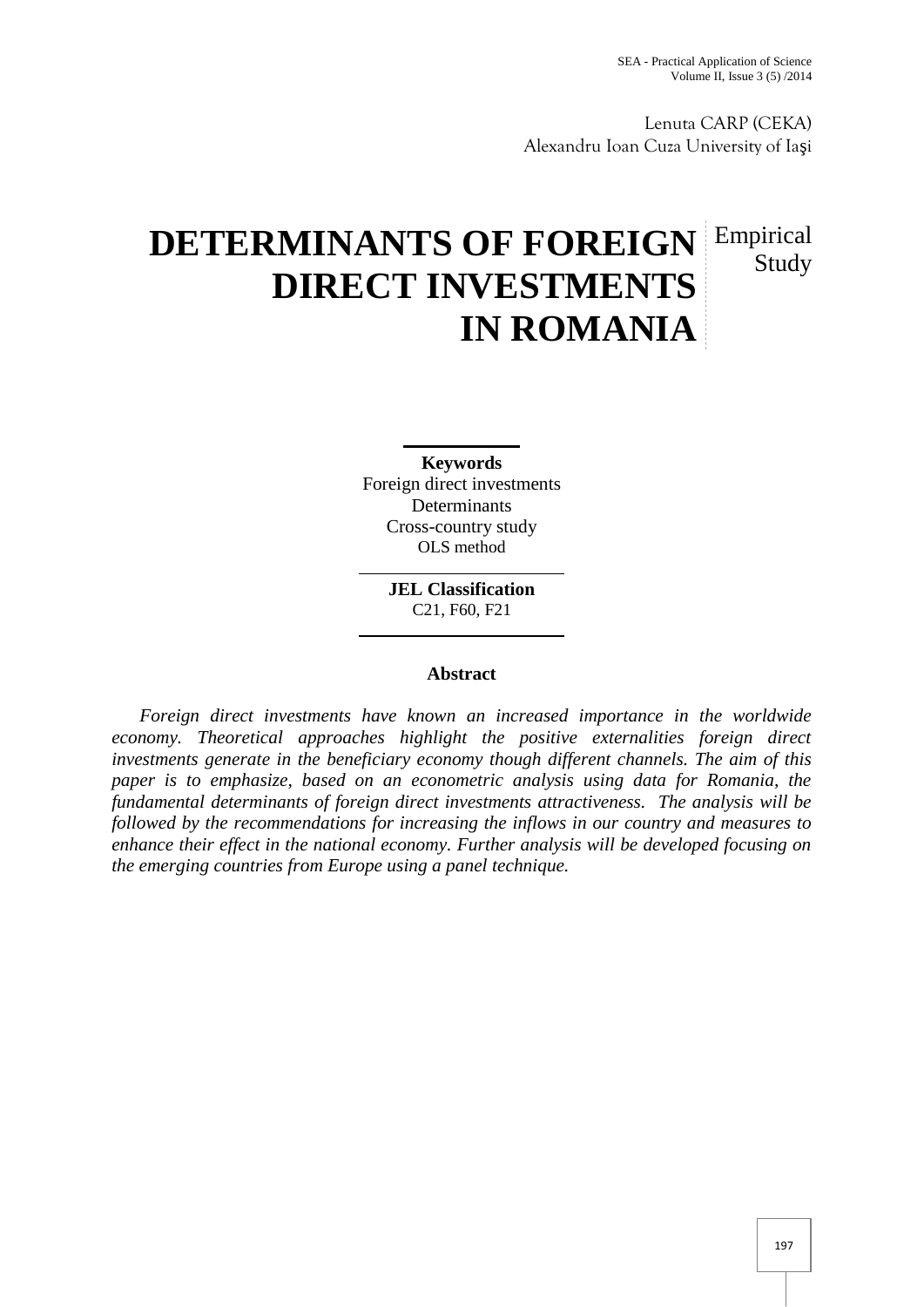#### **1. Introduction**

During the era of globalization, foreign direct investments (FDI) have gained an increased key role in the beneficiary economies. The process of globalization has enhanced the interdependencies between worldwide economies, leading to rapid integration of production and financial markets.

In this framework, FDI have become major coordinates of globalization, stimulating the economies' development.

FDI inflows have become an important catalyst for achieving higher rates of economic growth, improving the standard living of the countries. Their long – term feature and stability, by contrast to foreign portfolio investments, transform these foreign flows into major vectors of economic development. Political and macoreconomic stability, as well as transparent legal regulations concering foreign ownership and profit repatriation are all important determinants of foregin investment decision making (Demekas, et. Al. 2005, Resmini, 2000).

The present paper is structured as following: in the second section, we present the determinants of FDI inflows – theoretical perspective, the third part presents the econometric model, data and the methodology used. The forth part of the paper is dedicated to results and discussion, meanwhile the last one present the main conclusions.

#### **2. Determinants of FDI – theoretical framework**

FDI have been generally recognized as key factors for economic development. Policy makers, economic and financial institutions focus on developing the strategies which will increase the volume of FDI inflows.

However, it is mandatory to identify which are the host country characteristics that increase its degree of attractiveness? On one side, it is very important to identify the economic sectors and activities which are the most important destinations of foreign flows and contribute to economic growth. On the other side, policy makers must search for the reasons why in some economic activities or geographic regions the FDI inflows have a very reduced volume and concentrate on developing the appropriate strategies and tactics through which the situation can be improved.

Previous empirical and theoretical studies appreciate that FDI inflows accross different countries are determined by two mai explanatory factors: gravity factors (proxmity, market size) and factor endowments (infrastructure, human capital) (Mateev, 2012).

Past theoretical and empirical papers focusing on the motivational factors for foreign investors have revealed that the degree of opennes will exert a significant and important impact on the volume of FDI. Opennes is often used as a proxy value for trade liberalization and increased interdependencies

between economies, emphasizing as well a higher propensity from multinational firms to export. (Falk, Hake, 2008).

The beneficiary country's attractiveness is highly influenced by the main features macroeconomic and socio-political indicators. Good infrastructure is often considered a pre condition for achieving a higher rate of economic growth through the volume of FDI inflows.

Infrastructure development represented an important determinant of FDI inflows, especially in Central and Eastern European countries, during their transition process to market economy. Demekas (2007) carried out an analysis on the FDI determinants in CEEC,using as a proxy for infrastructure the indicator developed by the European Bank for Reconstruction and Development, which reflects the state of regulation of infrastrucre services. Their fidings highlight the importance of this indicator in less developed economies, meanwhile in the developed economies it becomes insignificant.

FDI inflows are motivated by the internal conditions and foreign investors place their investments in countries which have macroeconomic stability, are not affected by the worldwide volatilities and risks.

As well, Bellak et. al (2009), using principal component analysis accross telecommunication, electricity and transport production facilities to derive an overall infrastructure index and find a positive correlation with FDI.

Macroeconomic determinants of FDI attractiveness are GDP growth or GDP per capita, which are often used as a proxy for market size. FDI in emerging market countries are increasingly being undertaken to service domestic demand, rather than to tap cheap labor.

Policy makers and national institutions develop important startegies to increase the volume of FDI inflows. In this context, the stability of the political environment,a s well he conditions that support physical and personal security, are an important benchmark used for assessinf the likelihood of these adverse changes in the investment climate.

Foreign investors are often concerned by the corruption degree and the governance degree and how their businesses will be affected.

The degree of corruption and level of governance strongly influence the investment prospects. Financial incentives and tax regimes play a key role in attracting FDI.

Recent economic and financial crises, as well as worldwide turbulence have drown attention on increased regulatory and legislative framework, enhancing the investors' uncertainty in the market efficiency. The stability of the legal environment, the certainty that the investment contracts are respected, is creating an appropriate environment for attracting increased FDI inflows.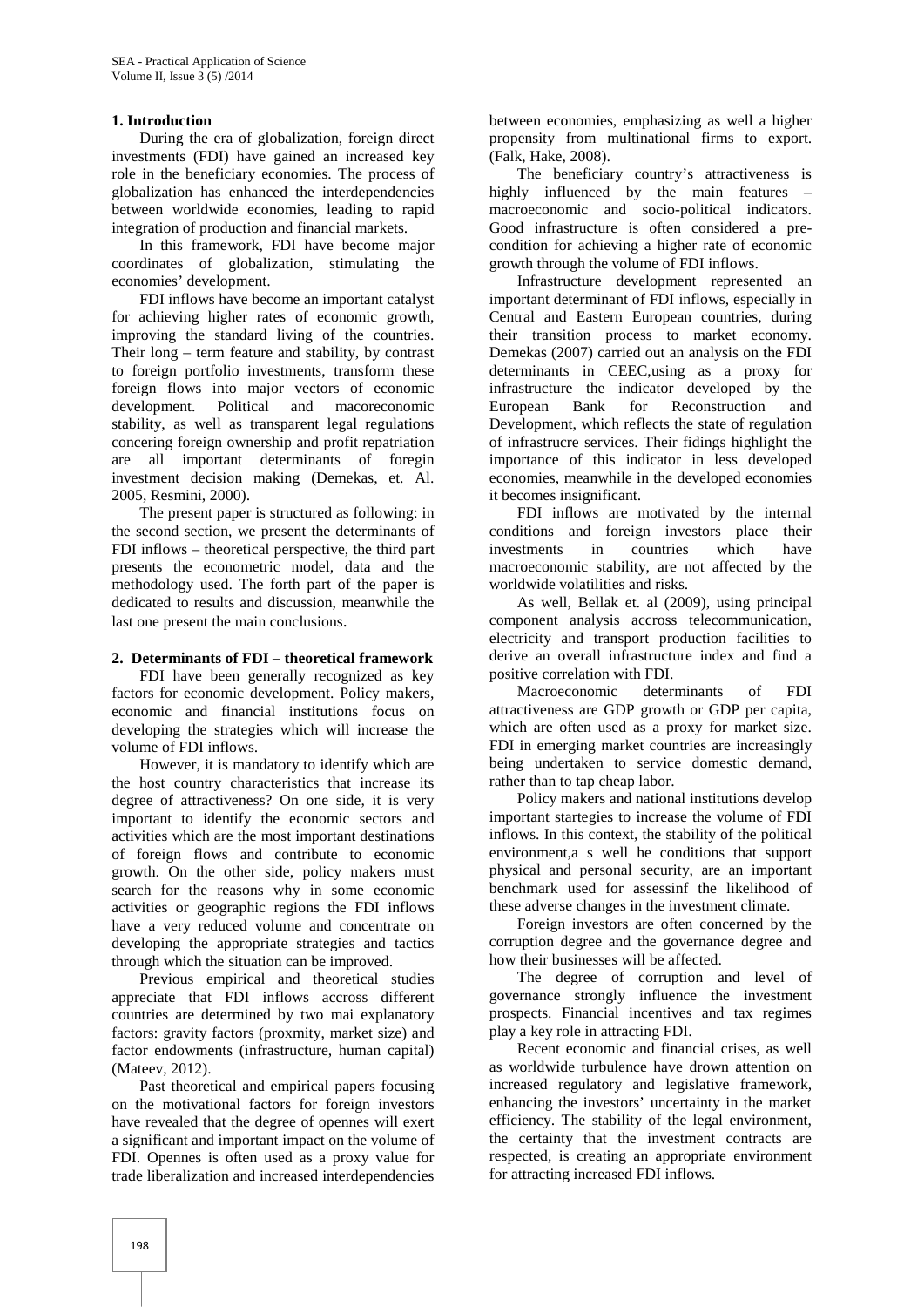Frenkel, Funke, and Stadtmann (2004) have studied the determinants of FDI inflows in emerging economies, using data set of bilateral FDI flows. Their objective was to investigate both home and host country motivational factors, highlighting which exert an influence on the foreign capital flows destination. The findings have shown in the selected economies that distance and internal features have a major importance in the volume of FDI in flows, the most relevant pull factor being the economic development degree (GDP growth rate), the extend of risk and market size.

The analysis implemented by Bevan and Estrin (2004) in developed Western and transition economies has revealed that labor cost, the size of the economies and distance are the main determinants of these countries attractiveness. By contrast to our case studies, their analysis has demonstrated that country risk is not affecting the volume of FDI inflows.

During the past decades, many papers and researchers have focused their attention on identifying the ways through which policy makers might increase their country inflows. Using various and modern econometric techniques, the results aim at emphasizing which are the main features influencing the FDI level in certain economies: Uygur (2005) implemented an analysis in Turkey using a VAR. In developed economies, with high degree of openness and low country risk are more successful in attracting FDI.

The conclusions on what are the key determinants of FDI inflows in several economies are far from unanimous. Using various variables, the results are controversial: some studies have shown the existence of a significant and positive relation between the indicators (Mhlanga et al., 2010; Vijayakumar et al., 2010), meanwhile others have not succeeded in finding a positive connection between infrastructure and FDI (Cleeve, 2008; Mohamed and Sidiropoulos, 2010).

Increased market volatility and higher risks have caused negative effects on the dynamic of FDI inflows in both developed and developing economies. Higher inflation rates have became an impediment to FDI flows (Botri and Škufli , 2006).

The aspects regarding the FDI inflows and the country risk of the beneficiary economy are not very straightforward. Despite the overall perspective that increased risk leads to lower foreign capital inflows, Mhlanga et. al. (2010) have shown that higher risk countries attract more FDI.

This situation is explained by the fact that these economies have its vast endowments of natural resources (oil and natural gas, for example).

#### 3. **Econometric analysis - data and methodology**

FDI are considered development vectors and important catalysts in our countrys path to economic development.

Starting 2000, Romania has attracted an increased volume of FDI, sometimes higher than other countries in Central and Eastern Europe; however, by contrast to these countries, Romania has not succedeed in achieving a higher rate of economic development and to ensure the welfare of the economy.

The dynamic of FDI inflows and GDP growth rate is presented in figure 1.

The figure above emphasizes the interdependencies between FDI inflows and GDP growth in Romania. Starting 2000 till 2004 Romania has known an ascending trend of FDI inflows, stimulating economic development of our country. The dynamic of the two indicators highlights oscilatory trends till 2007, when FDI inflows reached the highest value. The economic and financial crisis has had a negative influence both on FDI flows and GDP growth rate.

According to the Romanian institution in charge with FDI, FDI volume in our country is mainly influenced by the internal features: low labor cost per unit, skilled workforce, the availability of natural and material resources, high development potential.

The aim of our paper is to investigate which are the determinants that enhance the attractiveness of our country, highlighing the interdependencies between the selected variables. We have selected from World Bank data base the following variabiles, over the period 1995 – 2013: FDI, inflation, GDP growth rate, unemployment rate and trade opennes (as a % of GDP).

## **4. Results and discussion**

We perform an econometric analysis to investigate the extend to which the inflows of FDI, as a dependend variable is influenced by the other selected variables.

We have included in our study the inflation, in order to emphasize the impact that macroeconomic volatility and vulnerability exerts on the dynamic of FDI volume.

First, we perform the Augmented Dickey - Fuller test, to determine if the selected variables are stationary at level and if not, at first or second difference. The results of Augmented Dickey – Fuller test are presented in the table 1 in the Appendices These highlight that all selected variables are stationary at first difference, except the inflation rate which is stationary at level.

The regression equation we have constructed has the following form:

 $FDI = f(GDP, Trade, Infl,Unemploy)$ In Eviews we have tested the regression equation using OLS method to determine the existence of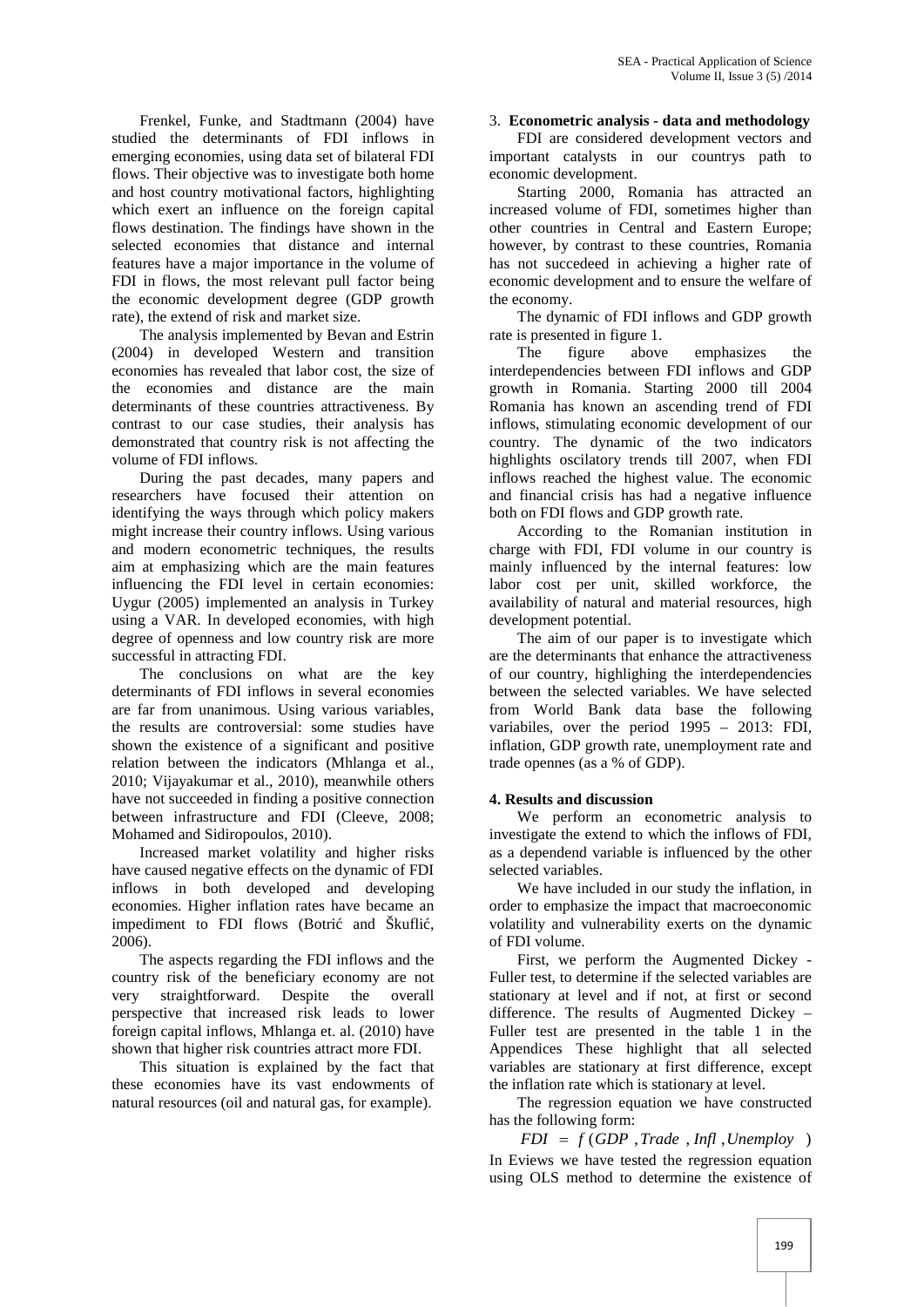any correlation between selected variables. The results of the OLS method are presented in table 2.

The results above obtained in Eviews emphasize the presence of a positive correlation between FDI inflows and GDP growth in Romania. The finding confirms the theories and is in line with previous researches which sustain that FDI inflows are an important catalyst for economic development.

However, the results demonstrate also the positive direct correlation between FDI inflows and trade openness, for a level of significance of 5 %. During the era of globalization, the national markets have increased the interdependencies between the economic and financial markets. These phenomena have led to increase both in commercial flows and FDI inflows, being favourable for achieving long term economic development.

The correlation between FDI inflows and inflation rate is negative, for a 5 % level of significance. This demonstrates the impact exterted by the macroeconomic instability (especially, during times of crises) on the volume of FDI inflows.

The analysis carried out in this study was not able to determine any relation between FDI inflows and the unemployment rate in Romania. However, many researchers, theoretical and empirical studies have sustained that FDI inflows determine an increase in the employment percentage and stimulate the job occupancy by creating new labour opportunities.

## **5. Conclusion**

During the era of globalization, FDI are an important vector in achieving high and sustainable economic development. Relevant theoretic and empirical studies have been carried out using divers econometric techniques (time series, cross-country studies, panel analysis) to determine which are the most important factors influencing the volume of FDI inflows in a certain country or region.

The aim of the current paper was to investigate the existence of a positive or negative correlation between FDI and independent variables selected. The results have confirmed that FDI is positively influenced, at a 5 % level of significance, by the GDP growth rate and the trade volume.

However, the inflation rate exerts on FDI inflows in Romania a negative influence. Foreign investors are attracted by the presence of national economic environment stable, resilient to external shocks (such as financial worldwide crises) which my negatively influence the businesses they develop in the beneficiary country and the expected benefits. Further analysis will be developed focusing on the emerging countries from Europe using a panel technique, investigating as well the

interdependencies between FDI inflows and the unemployment rate.

#### **Acknowledgement**

This work was cofinanced from the European Social Fund through Sectoral Operational Programme Human Resources Development 2007- 2013, project number POSDRU/159/1.5/S/142115 ..Performance and excellence in doctoral and postdoctoral research in Romanian economics science domain".

## **References**

- [1] Bellak, C., Leibrecht, M. (2009). Labor costs and FDI flows into Central and Eastern European countries: a survey of the literature and empirical evidence, Structural Change and Economic Dynamics, 19, 17-37
- [2] Bevan, A.A, Estrin, S. (2004). The determinants of foreign direct investment into European transition economies, Journal of Comparative Economics, 32,775-787
- [3] Botri , V., Skuflic., L., (2004). Main determinants of foreign direct investment in southeast European countries, Transition Studies Review, 13(2), 359-377
- [4] Cleeve, E. (2008). How effective are fiscal incentives to attract FDI to Sub-Saharan Africa?, The Journal of Developing Areas, 42(1), 135-153
- [5] Demekas, D. G., Horvath, B., Ribakova, E., Wu, Y. (2005). Foreign direct investment in Southeastern Europe: how (and how much) can policies help? IMF Working Paper no. 110, International Monetary Fund, European Department, Washington, United States
- [6] Falk, M., Hake, M. (2008). A panel data analysis on FDI and exports, FIW Research Report No. 012, Austrian Institute of Economic Research (WIFO), Vienna, Austria
- [7]Frenkel, M., Funke, K., Stadtmann, G. (2004). A Panel Analysis of Bilateral FDI flows to Emerging Economies, Economic Systems, 28, 281-300
- [8] Mateev, M. (2012). Country risk and foreign direct investment in transition economies: a panel data analysis, International Journal of Management Accounting Research, Fall.
- [9] Mhlanga, N., Blalock, G., Christy, R. (2010). Understanding foreign direct investment in the southern African development community: an analysis based on project – level data, Agricultural Economics, 41 (3-4), 337-347
- [10] Mohamed, S.E., Sidiropoulos, M.G. (2010) Another look at the determinants of foreign direct investment in MENA countries: an empirical investigation, Journal of Economic Development, 35(2), 75-95
- [11] Resmini, L.(2000). The determinants of foreign direct investment into the CEECs: new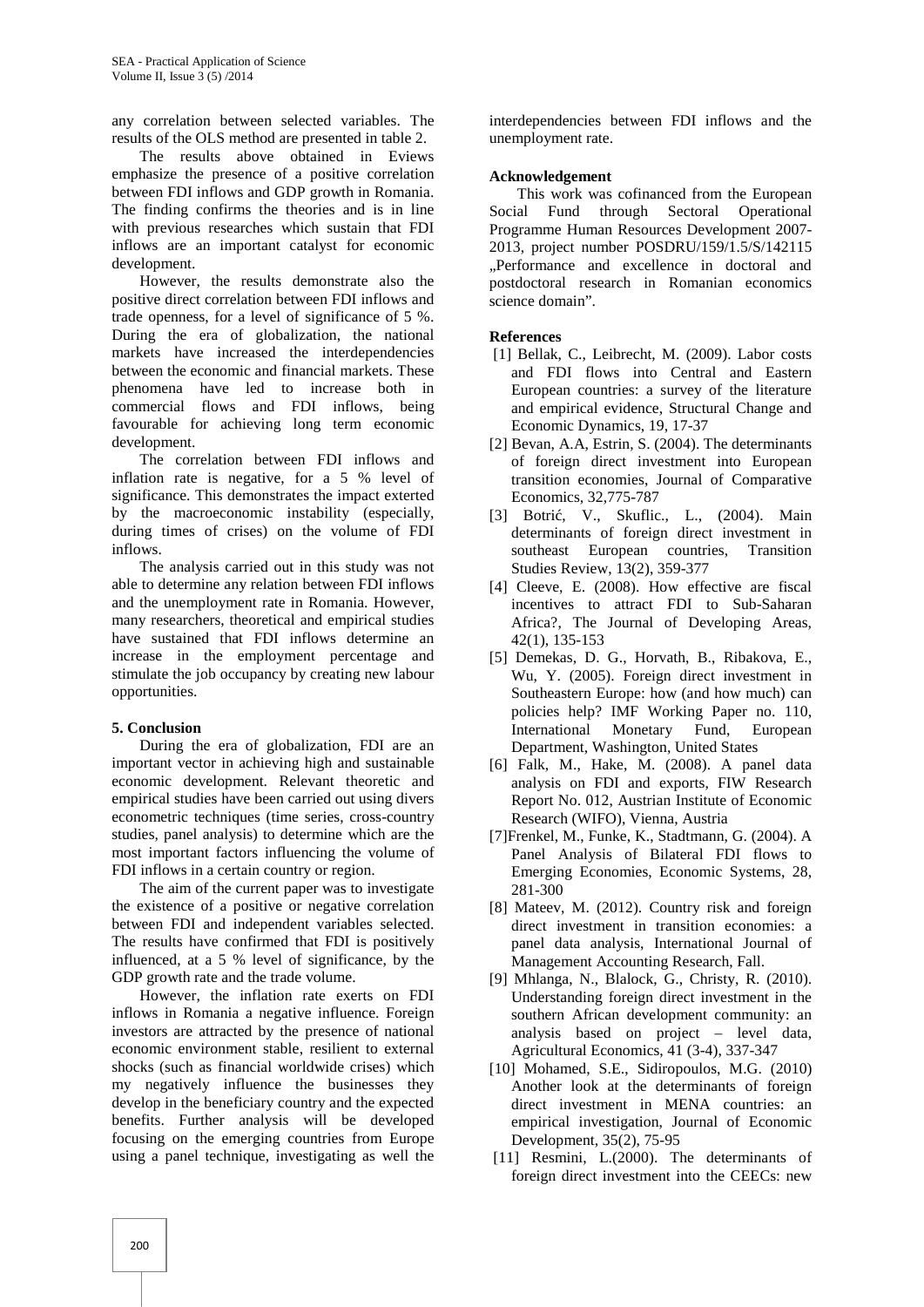evidence from sectoral patterns, The Economics of Transition, 8(3), 665-689

- [12] Uygur, E. (2005). Waiting for Foreign Direct Investment. In H.Erlat (ed.) Regional Growth Strategies and Mediterranean Economies (pp. 87 – 109). Ankara. Turkish Economic Association.
- [13] Vijayakumar, N., Sridharan, P., Rao, K.C.S. (2010) Determinants of FDI in BRICS countries: A panel analysis, International Journal of Business Science and Applied Management, 5(3), 1-13.